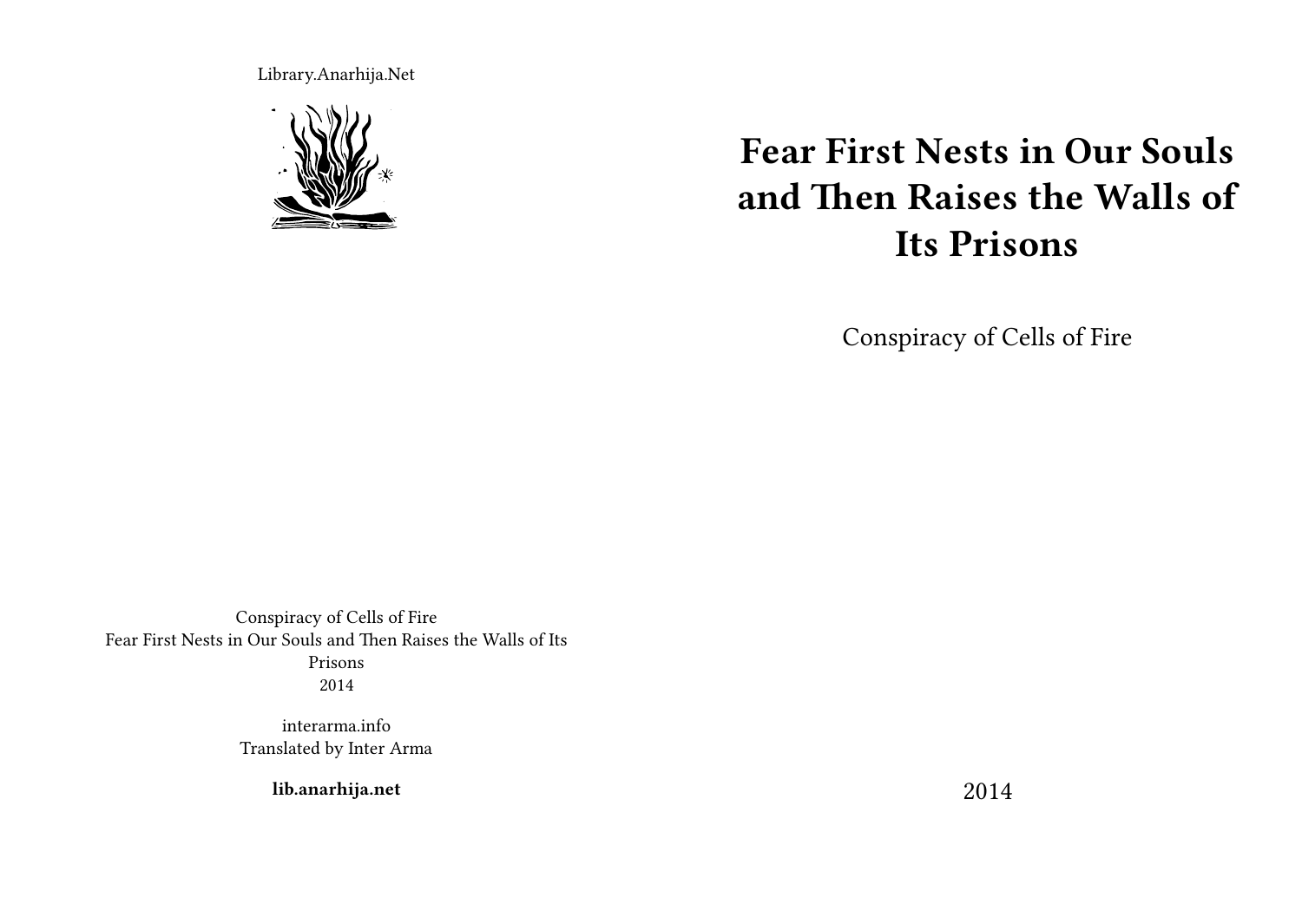# **Contents**

| I. Propaganda becomes practice 3                                 |  |
|------------------------------------------------------------------|--|
| II. The isolation of oblivion 4                                  |  |
| III. Power loves to divide 4                                     |  |
| IV. From theory to action $\ldots \ldots \ldots \ldots \ldots$ 5 |  |
| V. For a New Atlantis 6                                          |  |

the state and the society a new uncharted territory may rise, not in geographical terms, but with unlimited freedom. In this **new Atlantis** there won't be an inch of ground for prisons and hangmen. Today from the prisons of Greece we send strength and solidarity to the imprisoned brothers and sisters around the world. Separately though we want to mention **Nicola** and **Alfredo (imprisoned for an action of FAI)** in the special wing of the italian prisons, where their mail is being censored and their texts confiscated by the police of… thought.

Comrades we are always by your side.

#### **ACTION REPLACES TEARS**

#### **NOTHING LESS THAN EVERYTHING**

**Conspiracy of Cells of Fire FAI/IRF**

**Imprisoned Members Cell**

Korydallos Prisons

03/04/2014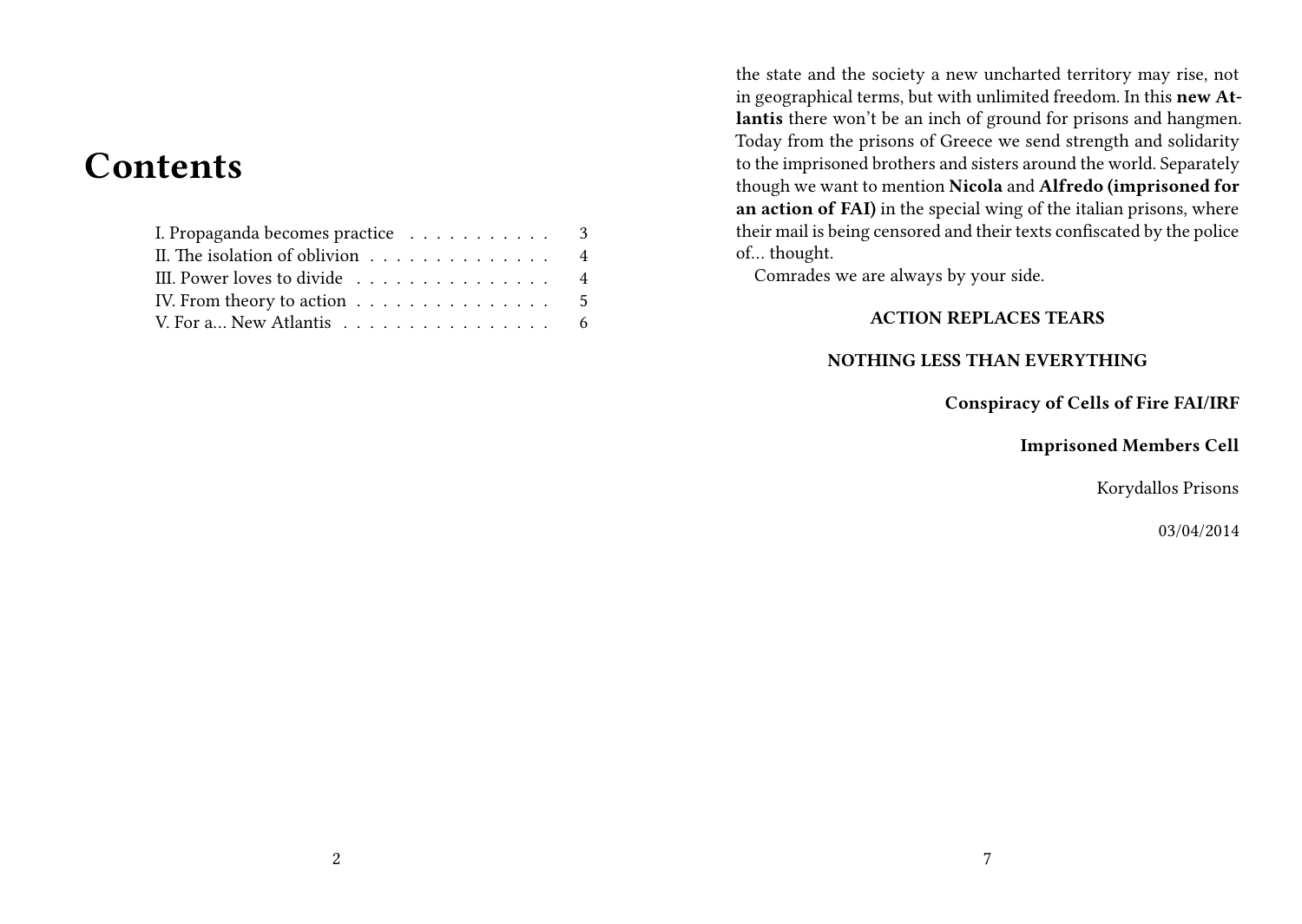threats and punishment. Above the remains of the consumerist paradise, the petty happiness, the small property and the possession of objects, rises **the Law and Order Party**. The authority says "those that I cannot befool, at least I will intimidate…" So fear rules. The Conspiracy of Cells of Fire have made our intentions clear. **To terror you respond with terror.** The only way to dissipate fear and its tyranny is to transfer it in the enemy's yard. The **anarchist armed guerilla** through autonomous affinity cells that sometimes meet inside the **FAI** informal network and sometimes they don't is our response to the authority.

Of course for us who live in the land of captivity, there are few choices and they are often locked. **But in the difficulty lies the beauty of the struggle.**

Until we create "our own day" we often find ourselves in an intermediate state of struggle. Just like today, the moment that this text is being written, there are **protests** in almost all prisons in Greece against the fascist draft bill about the Type C prisons (by denying to be locked in at noon, prisoners' gatherings and slogans in the yards, abstention from meals etc).

We are aware of the contradictions that exist in protesting inside the prisons. To put it simply, for us even a golden prison is always a prison. What we want is not the amelioration of the living conditions in the prison, but the destruction of the prison itself. Certainly, the **intermediate struggles** can neither express us in full nor do they contain the amount of hate we feel against prisons. But in a state of captivity, even these short moments of rudimentary destabilization of the prison's normal functioning are, maybe, some necessary breathings that keep our promise alive, that **"our day will come…"**

#### **V. For a… New Atlantis**

We know that every day dozens of insubordination actions meet, wishing to take down the world of authority. Through the ruins of *A provocation… The flight of Christodoulos Ksiros from prison and his return to the armed struggle.*

*Many lies… The tv monologue, which describes how things inside prison are, making them look like a movie. "Terrorists who run things in prison…"*

*"The members of CCF are bossing prison guards around"*

*"Terrorists celebrate new year's Eve and plan a prison escape."*

*The enemy… The contruction of a prison inside prison codenamed "maximum security prison, type C".*

*A truth… All of the world's locks are not enough to imprison our unfaltering decision to remain enemies of authority until the end…*

# **I. Propaganda becomes practice**

In recent months, journalists, as owners of the only truth, following the commands of authority, created a teriffying atmosphere. A television script of "truth", that talked about "bloodthirsty terrorists" and which was enriched with a provocative bounty of four million euros for every aspiring snitch, who would contribute to the arrest of the wanted persons. Behind that ommunicative tide of lies, the truth of repression made its appearance.

#### **Propaganda is followed by action…**

The police campaign started with dozens of evasions in the houses of comrades and other individuals of the anarchist movement. At the same time, the terror hysteria had already thrived and the time was right to test the proposition of staritng thr first Greek Guandanamo. A Guandanamo, which authority firstly seeks to apply in Domokos prison, then in every prison and then everywhere, in the streets, in the city squares, into the people's brains and souls. Because that is the target, indeed.